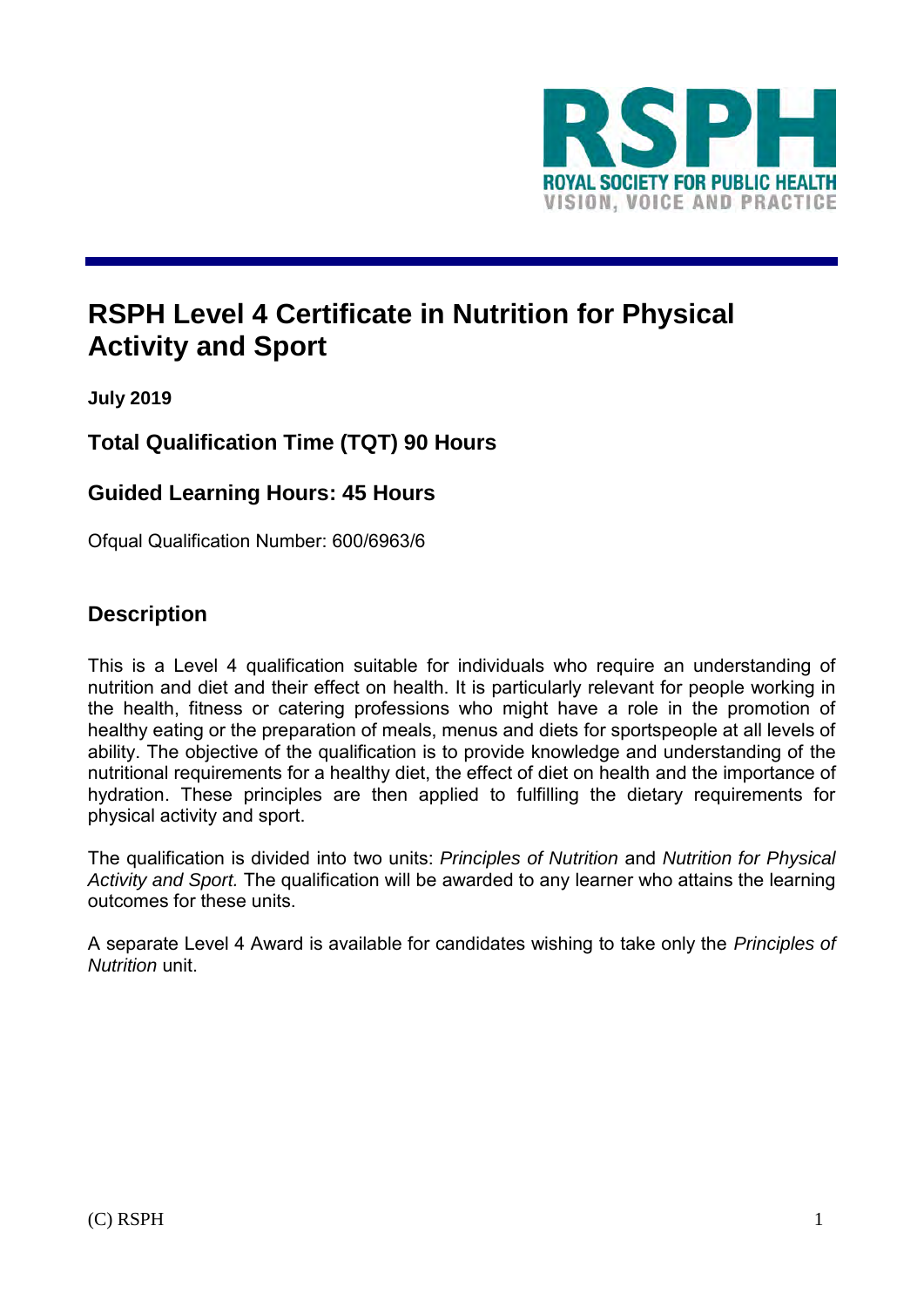### **Content:**

|                                                                                                                                                                                 | Page                        |
|---------------------------------------------------------------------------------------------------------------------------------------------------------------------------------|-----------------------------|
| Unit NUT 4.1: Principles of Nutrition<br>Unit NUT 4.3: Nutrition for Physical Activity and Sport                                                                                | 3<br>6                      |
| <b>Learner Guidance</b>                                                                                                                                                         | 8                           |
| <b>Recommended Reading</b><br><b>Useful Websites</b><br><b>Recommended Prior Learning</b>                                                                                       | 8<br>8<br>8                 |
| <b>Centre Guidance</b>                                                                                                                                                          | 8                           |
| Registration of Candidates and Submission of Internally Assessed<br>Work                                                                                                        | 8                           |
| Assessment<br>Credit accumulation and transfer<br><b>Exemptions</b><br><b>Restrictions on Candidate Entry</b><br><b>National Occupational Standards</b><br><b>Special Needs</b> | 9<br>9<br>9<br>9<br>9<br>10 |
| Recommended Qualifications and Experience of Tutors<br><b>Progression Opportunities</b><br>How to apply to offer this qualification                                             | 10<br>10<br>10              |
| <b>Contact Information</b>                                                                                                                                                      | 10                          |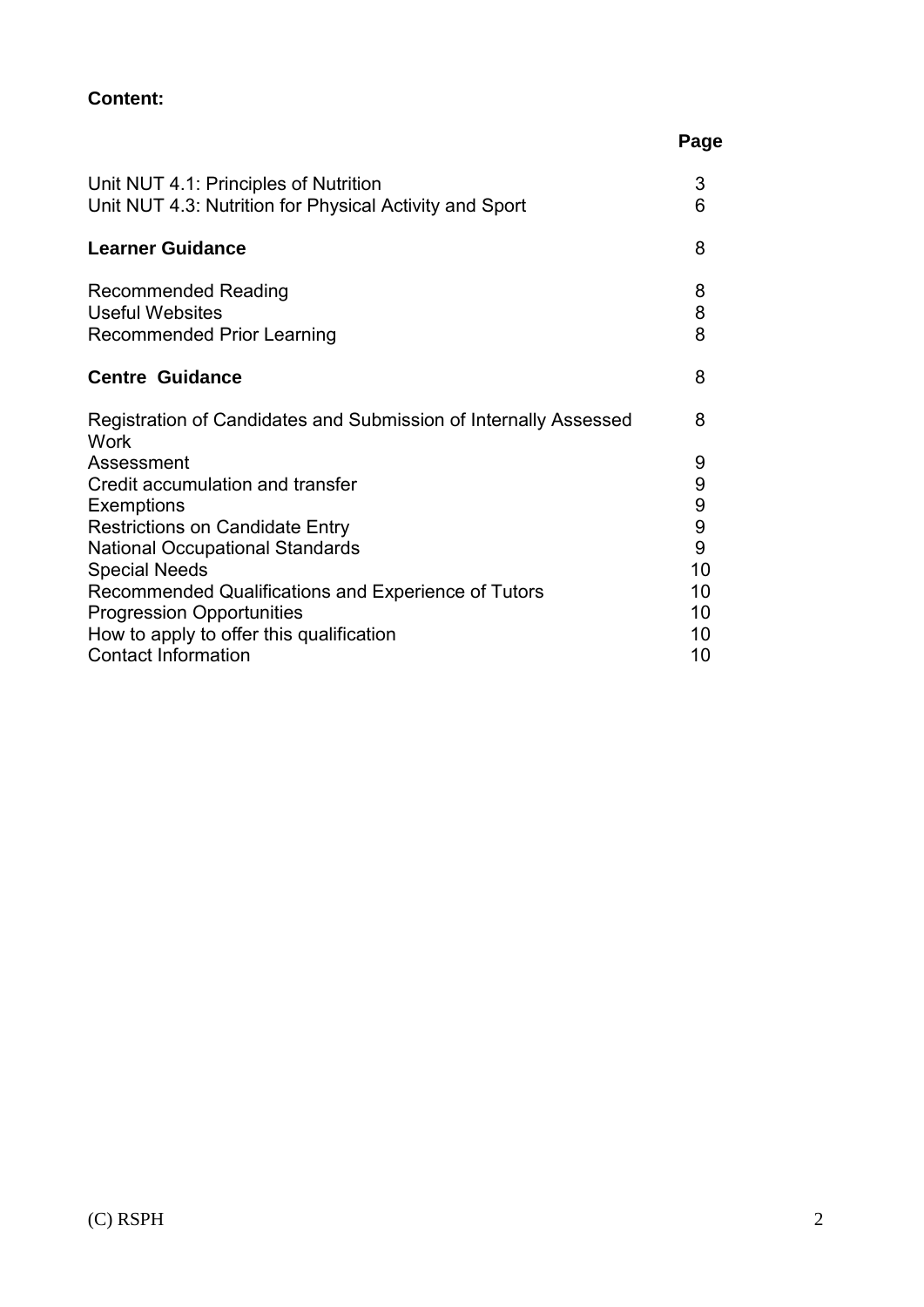## **Unit NUT 4.1: Principles of Nutrition**

Credit Value: 7 Guided Learning Hours: 30 Unit reference number: J/504/4245

#### **Learning Outcomes and Assessment Criteria**

- **1 Understand the sources, functions and uses of macro and micro nutrients,** *by being able to:*
- 1.1 Identify dietary sources of macro and micro nutrients
- 1.2 Explain the physiological functions of macro and micro nutrients

#### **2 Understand the energy, nutrient and hydration requirements of individuals throughout life,** *by being able to:*

- 2.1 Explain the components of energy consumption and expenditure
- 2.2 Explain the energy, hydration and nutrient requirements at different lifetime stages
- 2.3 Outline factors that affect energy, nutrient and hydration requirements of individuals in relation to social, cultural, religious and ethnic groups
- 3 **Understand the effects of diet on health**, *by being able to:*
- 3.1 Describe the relationship between diet and disease
- 3.2 Describe possible dietary influences for different groups
- 4 **Understand legislation as it relates to labelling and advertising of foods**, *by being able to:*
- 4.1 Assess how food labels conform to legislative requirements
- 4.2 Outline the legal requirements in relation to health claims and nutrition claims

#### **Content:**

#### **1 Sources, functions and uses of macro and micro nutrients**

1.1 *Dietary sources of macro and micro nutrients*: *Carbohydrates*: simple and complex sugars; starches; non-starch polysaccharides; food sources.

*Protein*: essential (indispensible) and non-essential amino acids; biological value; complementation; food sources.

*Fats*: saturated, monounsaturated and polyunsaturated; omega 3; trans-fats; food sources.

*Vitamins*: water soluble (B vitamin group to include B1, B2, B6, B12, Folate and Vitamin C) and fat-soluble (Vitamins A, D, E, K) food sources; losses; fortification and supplementation.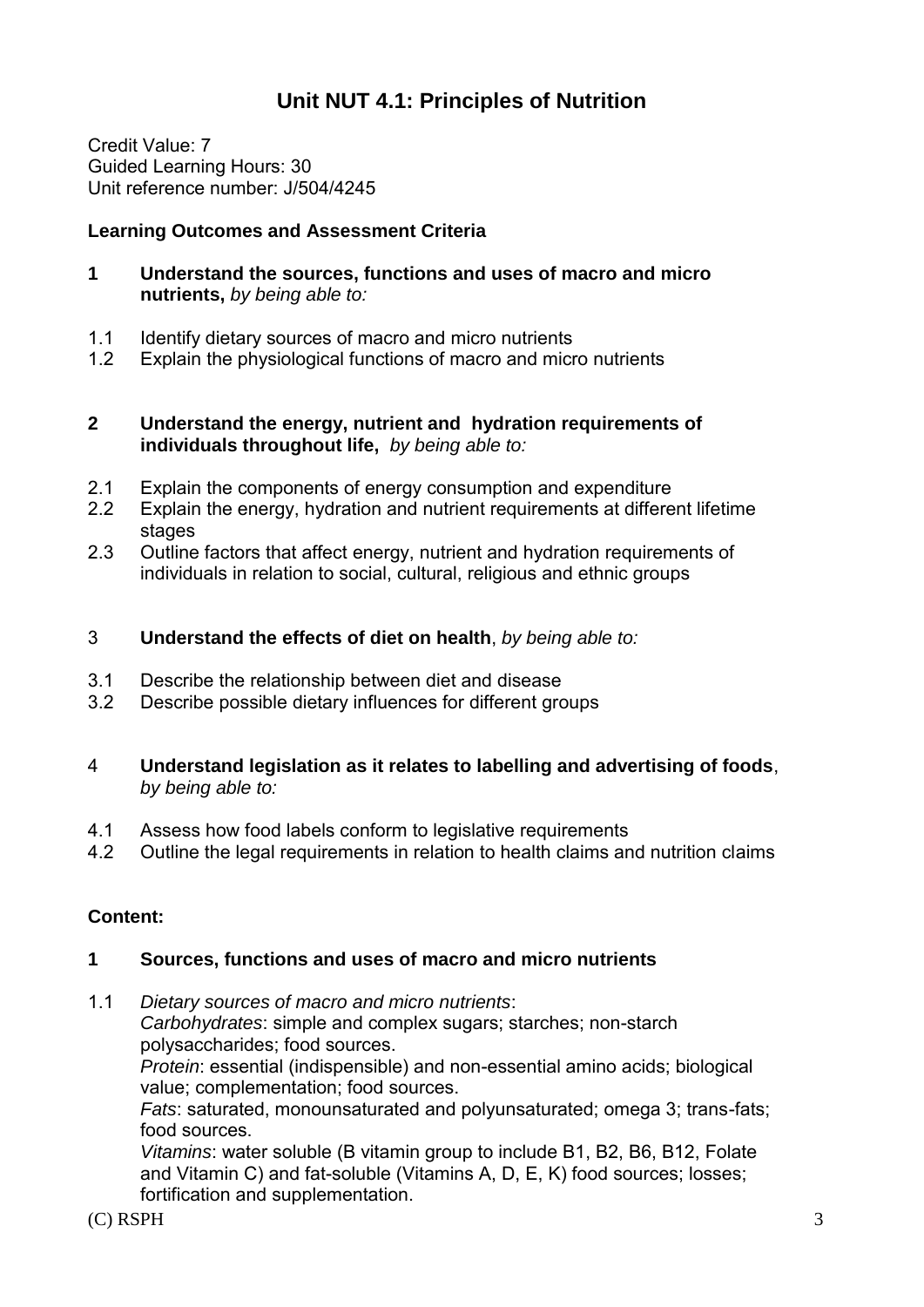*Minerals*: mineral elements (Iron, Calcium, Phosphorus, Sodium, Potassium, Zinc, Chloride, Magnesium, Selenium, Fluoride); food sources; fortification and supplementation.

1.2 *Physiological functions of macro and micro nutrients*: *Carbohydrates*: as energy source; role of dietary fibre. *Protein*: growth and maintenance; as a source of energy. *Fats*: as energy source; source of fat-soluble vitamins; role of cholesterol and triglycerides; essential fatty acids. *Vitamins*: physiological roles; antioxidants. *Minerals* physiological roles; structural roles.

#### 2 **Hydration, dietary requirements and food choices of individuals throughout life**

2.1 *Components of energy consumption and expenditure:*  Units of energy content of food (calories, joules, kilocalories, kilojoules); energy sources, e.g. fats, carbohydrates, proteins, alcohol; contribution of these to energy consumption; indicators of energy consumption and expenditure such as body composition, body weight, skin fold measurements, Body Mass Index (BMI).

*Energy expenditure;* basal metabolic rate, energy used in different activities such as running, walking, cycling, swimming; energy expenditure of different occupations.

- 2.2 *Energy, hydration and nutrient requirements at different lifetime stages*: Energy requirement across the lifespan (babies, toddlers, children, adolescents, adults, pregnancy, breast feeding, older age). Hydration requirements across the lifespan (babies, toddlers, children, adolescents, adults, pregnancy, breast feeding, older age). Nutrient requirements across the lifespan (babies, toddlers, children, adolescents, adults, pregnancy, breast feeding, older age). Effect of alcohol on hydration. Use of Dietary Reference Values to measure nutrient requirements taking into account current guidance and to include the Eatwell Plate.
- 2.3 *Factors that affect nutrient requirements in relation to social, cultural, religious and ethnic groups:* factors affecting requirements of individuals such as level of activity, metabolic rate, health status; requirements of communities; lifestyle choices: vegetarian and vegan; religious groups ( Hindu, Muslim and Jewish); effect of food preparation methods on nutrient content of meals..

#### 3 **Effects of diet on health**

3.1 *Relationship between diet and disease*: Diseases to include *Dental caries:* roles of sugars and acids. *Coronary heart disease and hypertension:* roles of fats, salt, antioxidants and obesity.

*Obesity and Type 2 diabetes:* roles of carbohydrate, saturated fat and weight loss.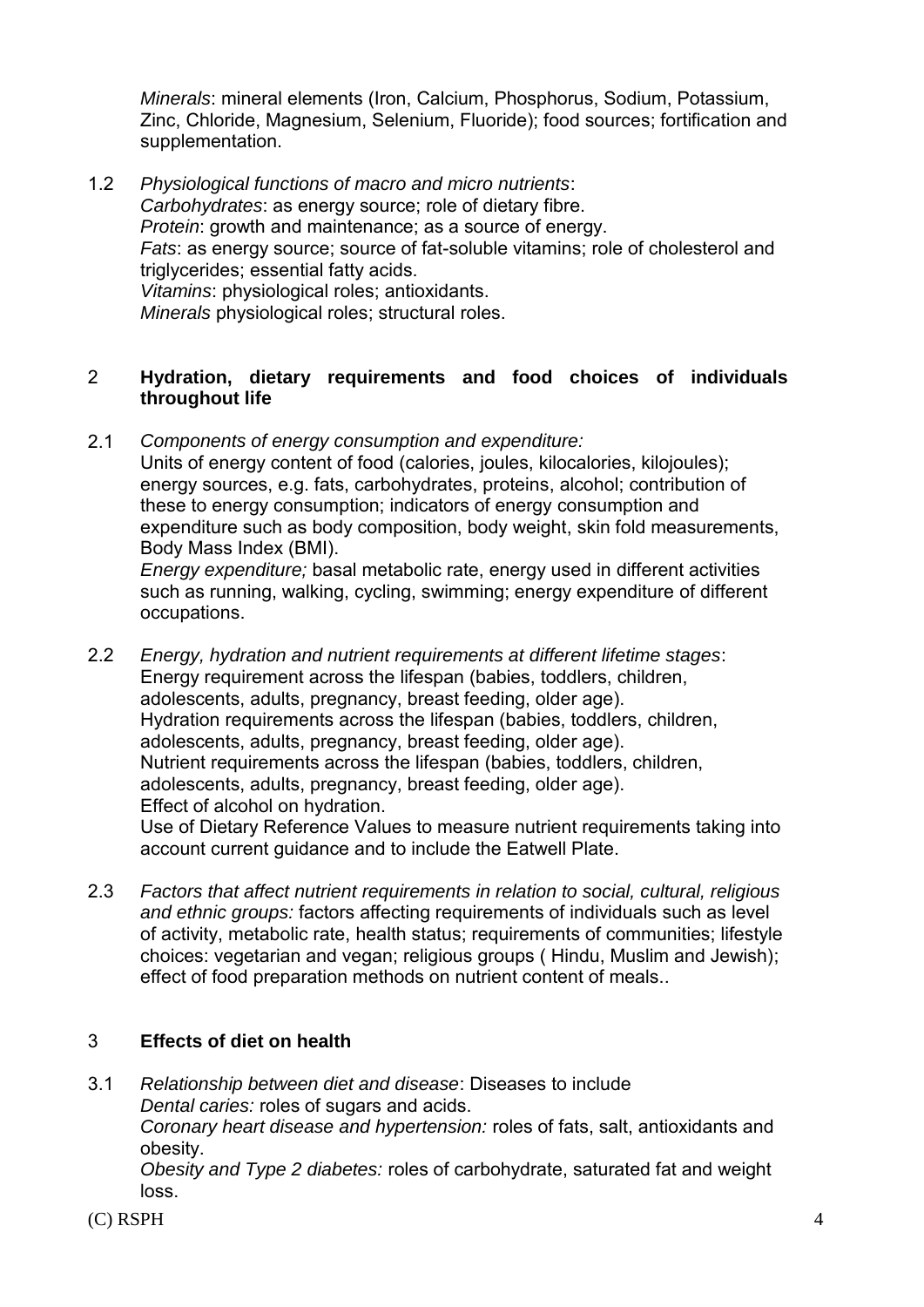*Under nutrition:* anaemia due to iron deficiency or lack of Vitamin B12; rickets due to lack of Vitamin D and calcium; severe weight loss due to lack of calories.

*Cancer:* roles of antioxidants, fibre, salt and alcohol. *Food sensitivity:* such as coeliac disease, nut allergy and milk intolerances.

3.2 *Possible dietary influences for different groups: Dietary habits*: e.g. meal patterns, snacking, personal tastes, food availability *Economic*: e.g. cost of food, access to shops; food supply, eg seasonal variation *Socio-cultural*: e.g. beliefs, socialisation, food rituals, role of food in families and communities, vegan, vegetarian, Hindu, Muslim, Jewish *Education*:, e.g. public health, health education, marketing and labelling; role of health professionals

#### 4 **Legislation as it relates to labelling and advertising of foods**

- 4.1 *Food labelling requirements:* Assessment of food labels with respect to legislative requirements; front of pack labelling, guidance and voluntary information.
- 4.2 *Legal requirements in relation to health claims and nutrition claims:* Current regulations, guidance, prohibited claims.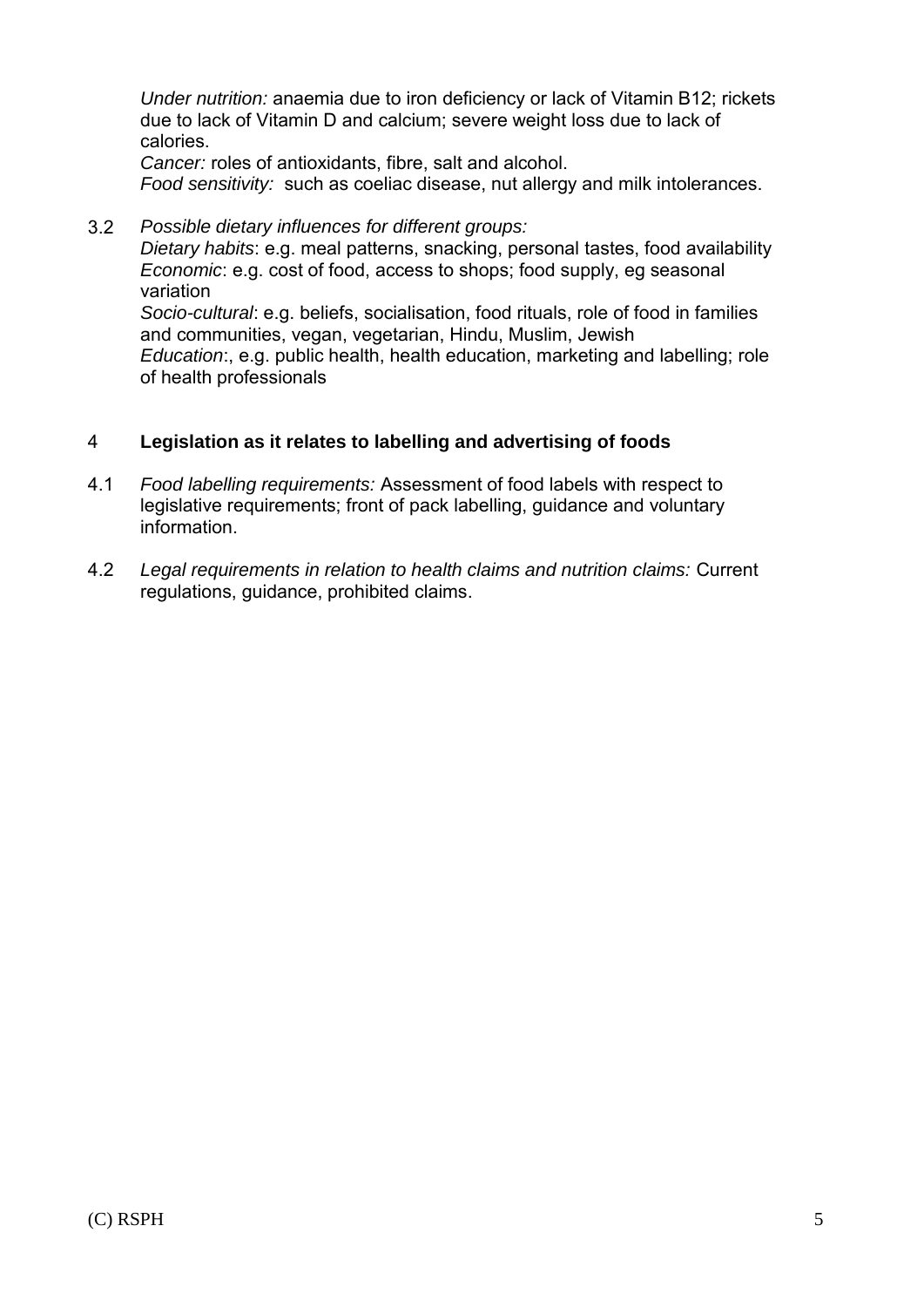## **Unit NUT 4.3: Nutrition for Physical Activity and Sport**

Credit Value: 6 Guided Learning Hours: 15 Unit reference number: L/504/4246

#### **Learning Outcomes and Assessment Criteria**

- **1 Understand the requirements for nutrients and hydration during physical activity ,** *by being able to:*
- 1.1 Assess the macro and micro nutrient requirements for different physical activities and sports
- 1.2 Define the role of nutrients in energy production
- 1.3 Identify internal energy reserves and their roles during exercise
- 1.4 Develop optimal hydration guidelines for participants in different physical activities and sports
- **2 Understand the relationship between nutrition and physical activity ,** *by being able to:*
- 2.1 Explain how to estimate energy requirements based on physical activity levels and other relevant factors
- 2.2 Identify energy expenditure and nutrient use for different physical activities
- 3 **Understand how to advise participants in physical activities on nutritional strategies (and menus) to improve performance** , *by being able to:*
- 3.1 Develop a nutritional strategy for participants to improve performance
- 3.2 Evaluate the use of performance enhancing products and sports drinks in nutritional planning for participants in sports and physical activity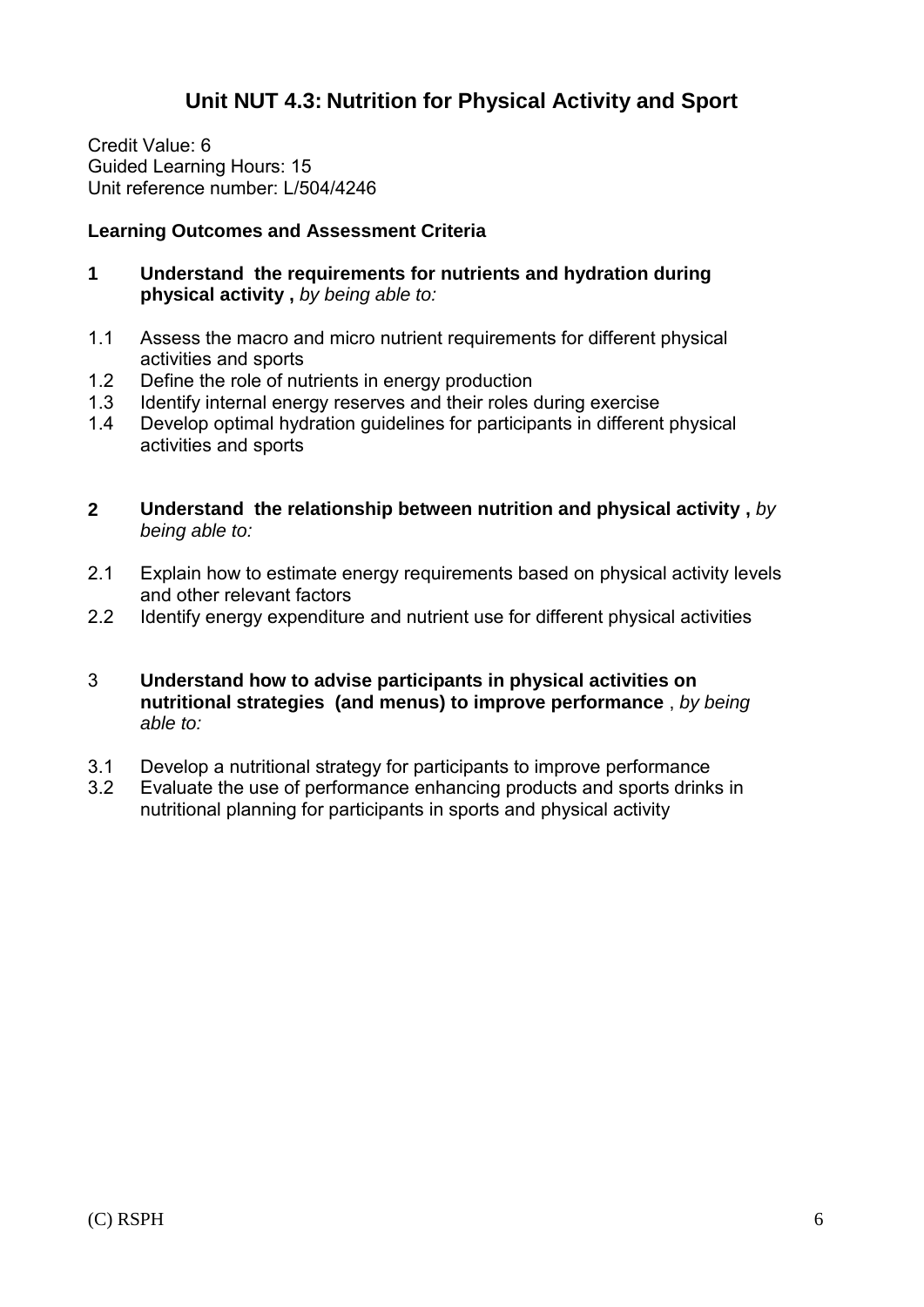#### **Content**

#### **1 Requirements for nutrients and hydration during physical activity**

- 1.1 *Macro and micro nutrient requirements for different physical activities and sports*: Requirements for carbohydrate, fats and proteins; effects of sweating; maintenance of electrolyte levels; nutrient requirements for different activity levels, duration and standards e.g. speed, power and endurance, competition and leisure; importance of recovery.
- 1.2 *Role of nutrients in energy production*: mobilisation rates of carbohydrates and fats; energy obtained from aerobic and anaerobic metabolism; importance of glycaemic index; carbohydrate loading.
- 1.3 *Internal energy reserves and their roles during exercise:* Fat and glycogen stores, protein, utilisation rates, energy production.
- 1.4 *Optimal hydration guidelines for participants in different physical activities and sports:* Importance of fluid balance maintenance; fluid intake and loss; fluid intake timing; importance in recovery.

#### 2 **Relationship between nutrition and physical activity**

- 2.1 *How to estimate energy requirements based on physical activity levels and other relevant factors:* Age, weight, percentage body fat; use of tables e.g. Body Mass Index (BMI) and body composition; exercise spirometry.
- 2.2 *Energy expenditure and nutrient use for different physical activities*: Aerobic and anaerobic respiration; eating disorders (bulimia, anorexia, over and under consumption); vitamins associated with energy metabolism; nutrient and energy requirements of training, activity/competition and recovery.

#### 3 **How to advise participants in physical activities on nutritional strategies (and menus) to improve performance**

- 3.1 *Nutritional strategy for participants to improve performance:* Type of activity; age; Body Mass Index (BMI); body fat percentage; resources; lifestyle; cultural factors; menu and meal planning for physical activity and sport; different requirements for training, competition and recovery.
- 3.2 *Use of performance enhancing products and sports drinks in nutritional planning for participants in sports and physical activity*: Determination of levels of performance enhancing products used; determination of performance enhancing products need; pros and cons of performance enhancement products usage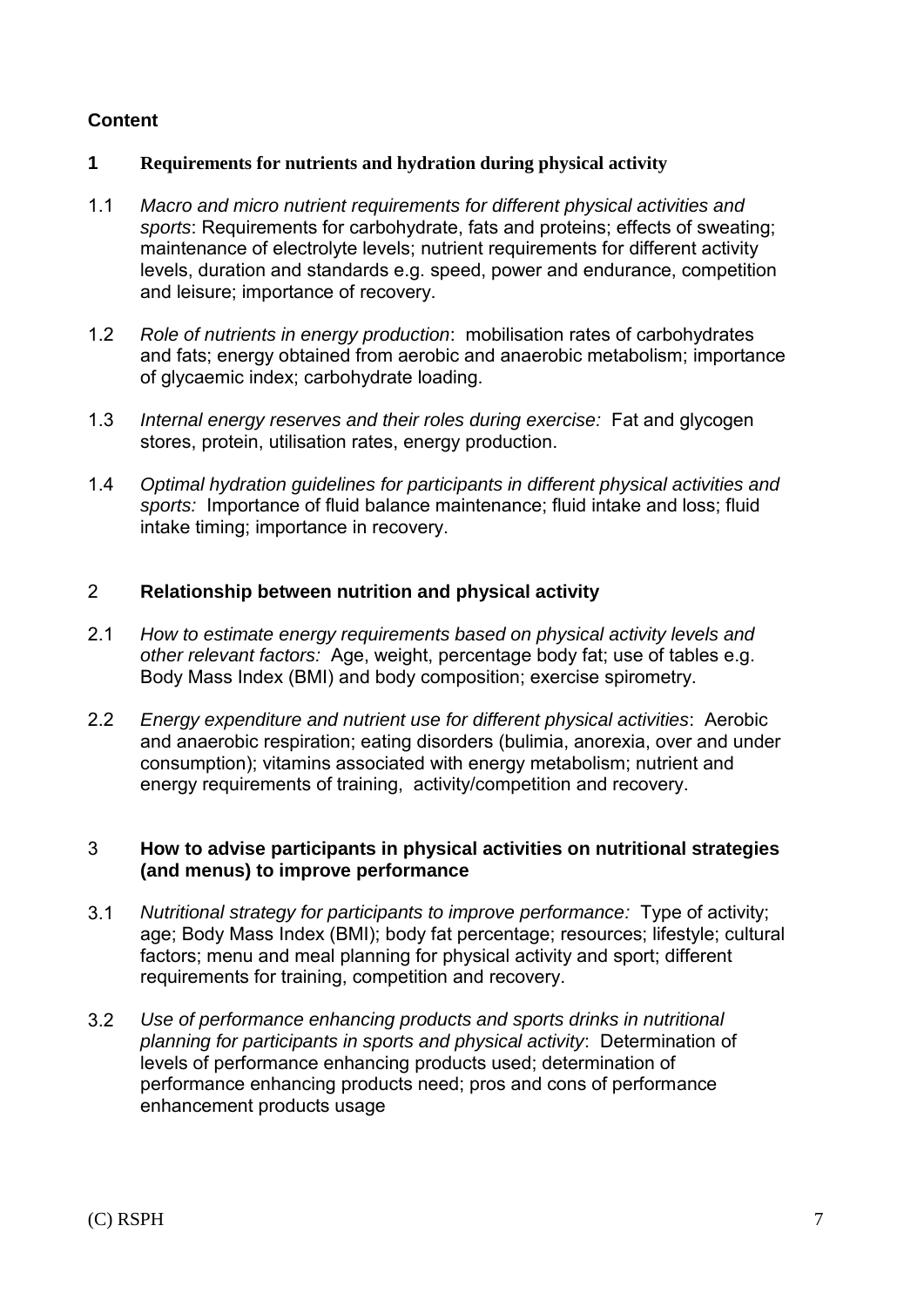## **Learner Guidance**

#### **Recommended Reading**

| Bean, Anita (2010). Anita Bean 's Sports<br>nutrition for young people                                                          | A+C Black                      |
|---------------------------------------------------------------------------------------------------------------------------------|--------------------------------|
| Bean, Anita (2010). Anita Bean's Sports<br>nutrition for women                                                                  | A+C Black                      |
| Bean, Anita (2009). The complete guide to<br>sports nutrition 6 <sup>th</sup> Ed.                                               | A+C Black                      |
| Benardot, Dan (2012). Advanced Sports<br>Nutrition 2 <sup>nd</sup> Ed.                                                          | Amazon                         |
| Burke, Louise & Greg Cox (2010). Complete<br>guide to food for sports performance.                                              | Allen & Unwin                  |
| Denby, N, S Baic and C Ringler (2011)<br>Nutrition for dummies 2 <sup>nd</sup> Ed.                                              | John Wiley and Sons            |
| Geissler, C and H Powers (2009)<br>Fundamentals of human nutrition for<br>students and practitioners in the health<br>sciences. | <b>Elsevier</b>                |
| Mann, J and S Truswell (Eds) (2012)<br>Essentials of human nutrition 4 <sup>th</sup> Ed.                                        | <b>Oxford University Press</b> |
| Ridgway, Judy (1996). Food for sport.                                                                                           | <b>Boxtree</b>                 |
| <b>Useful Web-sites</b>                                                                                                         |                                |
|                                                                                                                                 |                                |

| <b>British Dietetic Association</b> | www.bda.uk.com           |
|-------------------------------------|--------------------------|
| <b>British Nutrition Foundation</b> | www.nutrition.org.uk     |
| <b>The Nutrition Society</b>        | www.nutritionsociety.org |

#### **Recommended prior learning**

It is recommended that candidates hold a Level 3 qualification in nutrition such as the RSPH Level 3 Award in Nutrition for Healthier Food and Special Diets or the RSPH Certificate in Nutrition and Health.

### **Centre Guidance**

#### **Registration of Candidates and Submission of Internally Assessed Work**

Candidates must be registered with RSPH and have a candidate number before any work can be submitted to RSPH for external assessment.

Candidate assignments must be internally assessed and submitted to RSPH with an *candidate assessment front sheet* (available from the centre area of the RSPH web-site www.rsph.org.uk) signed by the candidate and a completed *candidate assessment summary form* for each of the units.

(C) RSPH 8 All candidate work for the qualification must be completed and submitted to RSPH within one calendar year of registration (the *registration period*). In the event that candidate work is referred by the external assessor the candidate has a period of three months in which to resubmit the work, or by the end of the registration period, whichever is the shorter. An additional fee will be charged for the resubmission of assignments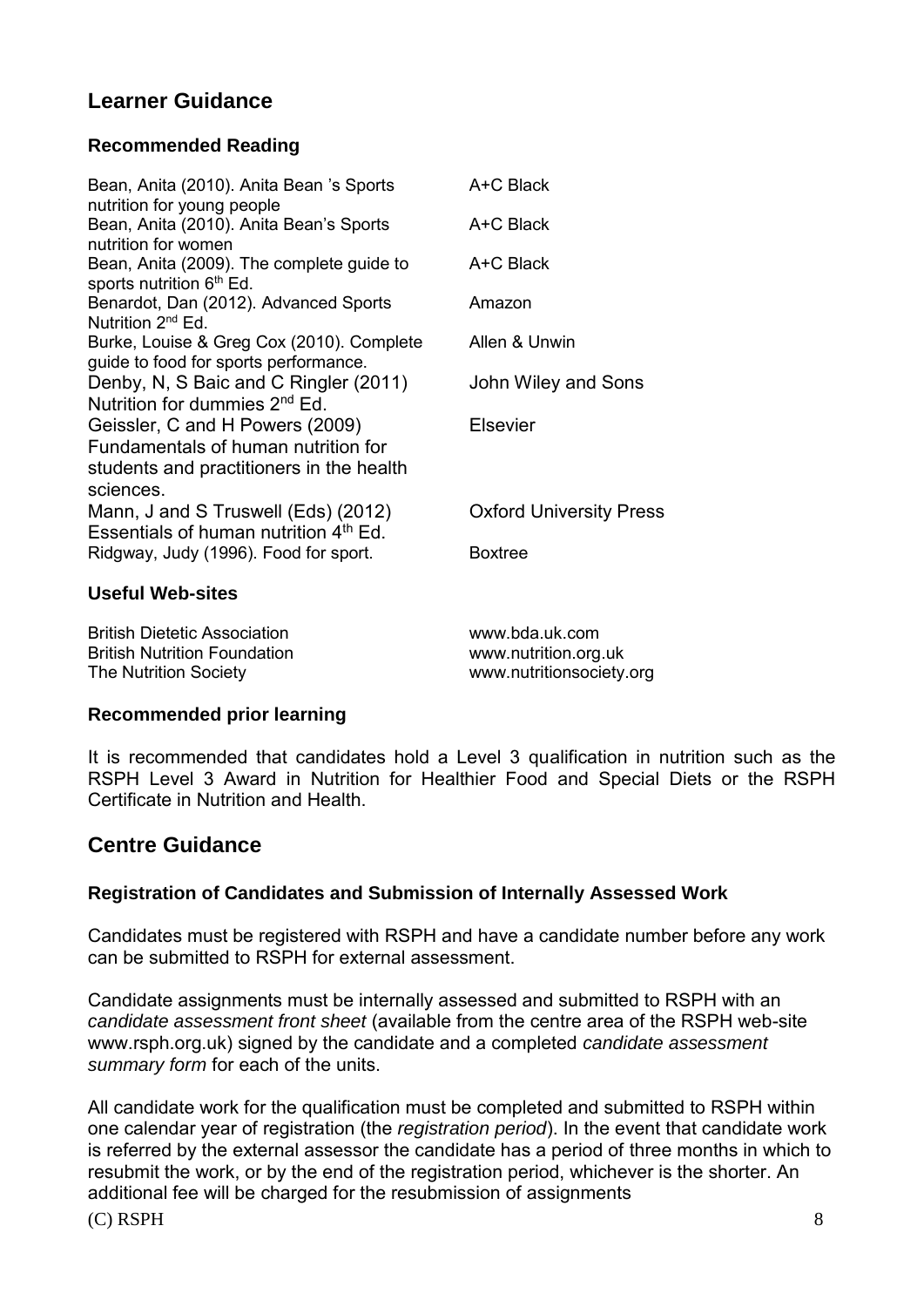In exceptional circumstances RSPH may extend the registration period for a candidate or cohort of candidates.

## **Assessment**

Attainment of the Learning Outcomes for each unit will be assessed by assignments. Assignments will be provided by RSPH and internally marked by the centre. Centre marks will be subject to external verification by RSPH. In order to obtain a *Pass* for each unit, candidates must be able to demonstrate that they have achieved the learning outcomes for the unit.

In order to achieve a *Pass* for the qualification, candidates must obtain a *Pass* for both of the units.

#### **Credit accumulation and transfer**

The unit(s) comprising this qualification may also form part of other RSPH qualifications. The successfully completed units can be credited towards additional qualifications if the candidate is registered for the additional qualification within three years of achieving the unit.

#### **Exemptions**

Holders of the following qualifications are exempt from Unit 1 of this qualification provided that the qualification has been achieved within five years of registering for the L4 Certificate in Nutrition for Physical Activity and Sport:

RSPH L4 Advanced Diploma in Nutrition RSPH Diploma in Nutrition and Health

Holders of the following Open University unit are exempt from Learning outcomes 1 – 3 of unit 1 of this qualification provided that the unit has been achieved within five years of registering for the L4 Certificate in Nutrition for Institutional Food Services:

Open University Unit SK183 Understanding Human Nutrition

#### **Restrictions on Candidate Entry**

There are no restrictions on candidate entry.

#### **National Occupational Standards**

The qualification has been mapped to the following National Occupational Standards of Skills Active:

D462. Apply the principles of nutrition to support client goals as part of an exercise and physical activity programme.